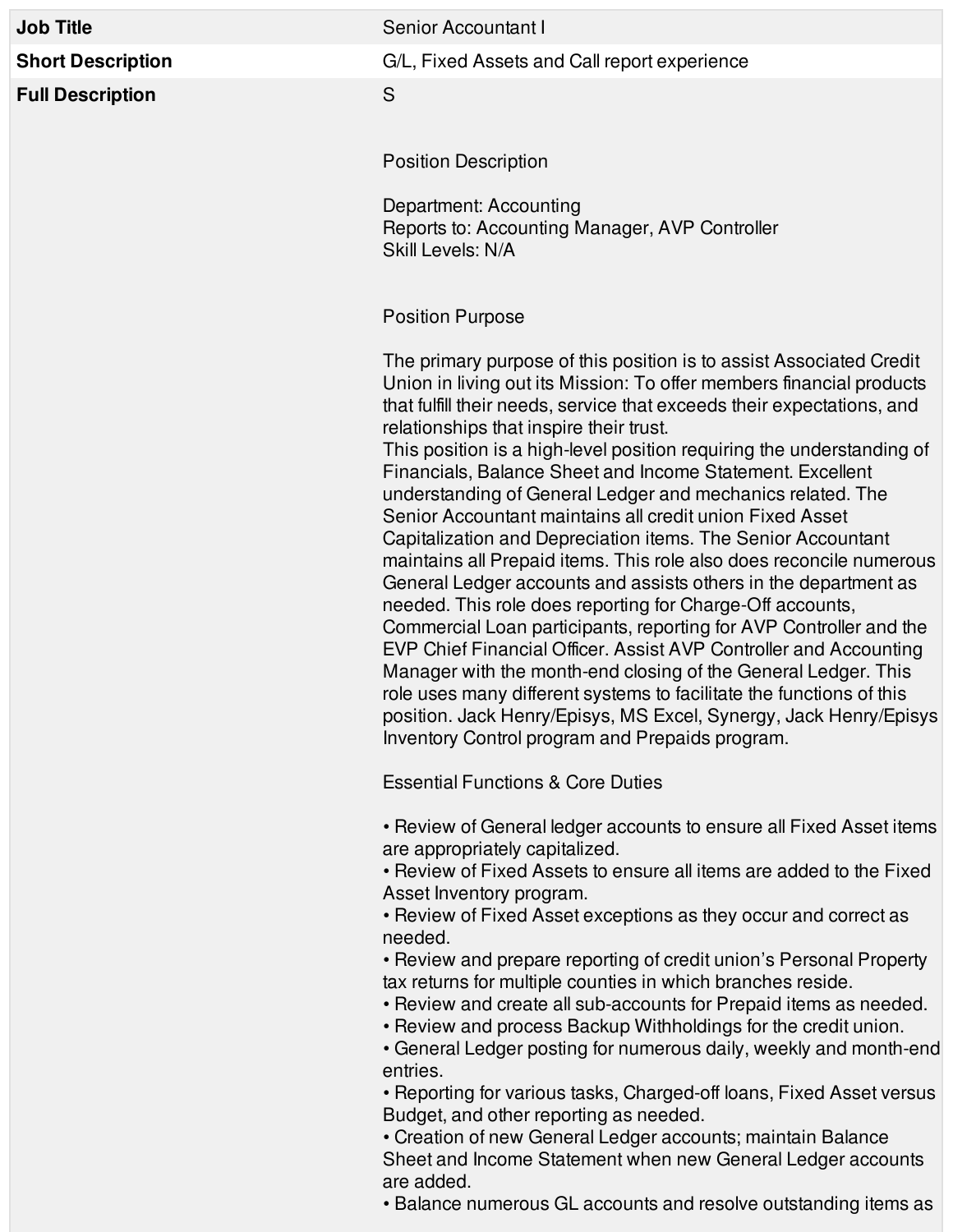- Quarterly NCUA 5300 Call Report reporting.
- Excellent communication skills for Inter-departmental service

Other Duties & Responsibilities

• Maintains department guide for Business Continuity Plan.

## Qualifications

Education: High school graduate, Associates Degree or Accounting or business related field. Equivalent combination of relevant education, training and experience may be substituted for education.

Experience: 2 years previous related experience desired but not required. Experience In using MS Excel, Word, Docusign and any other related software.

Core Competencies:

• Possesses strong interpersonal skills in such a way that demonstrates daily the credit union's core values and standards

• Functions effectively within a team environment.

• Excellent verbal communication skills; able to explain policies and procedures clearly and concisely to people with different levels of understanding.

• Demonstrates excellent judgement.

• Demonstrates attention to detail and Is able to detect errors or Inconsistencies.

• Proactively takes Initiative to follow through and make sure the job Is done properly and In a timely manner.

General Operational Requirements (Optional):

• Basic knowledge of credit union products and services, features and benefits.

## Performance Metrics

• Daily interaction with staff and management providing the ultimate member and staff experience.

- Completion of all daily work balanced and posted correctly.
- Completion of all GL reconcilements in a timely and consistent manner. All reconciling items researched and resolved in a timely manner according to policy.
- Work from home potential after training period.

**Additional Comments**

**Education** High School

**Credit Union Credit Union Credit Union** 

State Georgia